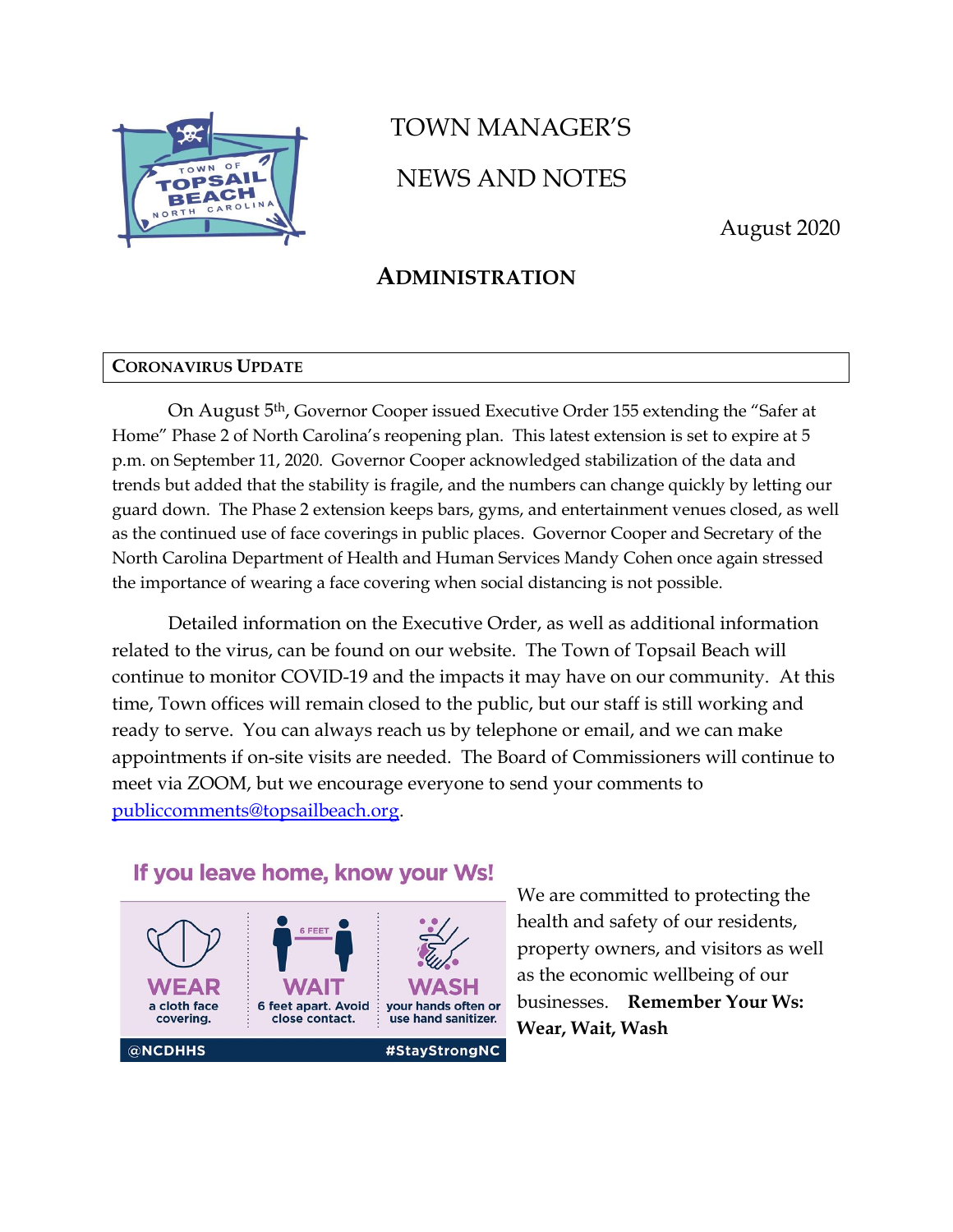#### **HURRICANE ISAIAS**

Hurricane Isaias (a strong Tropical Storm when it hit Topsail Beach), was a warning of what hurricane season is all about for those of us living in the coastal area. While we were very fortunate that the storm was not catastrophic in nature, it clearly showed why we need to be diligent throughout the hurricane season. The Town worked closely with our partners in Pender County, Surf City, North Topsail Beach, NOAA, Jones Onslow Electric and NCDOT to prepare both before and after the storm to provide for an effective recovery process.





Fortunately, we did not have to evacuate for this storm, but in the future please be prepared. For your safety and ease of return, be sure to have your reentry sticker available for quick access. This will make it easier for you to return when it is safe to get back on the

island. Once a State of Emergency is declared, the Town cannot guarantee issuing any new passes until after the storm, so check today to make sure you have one. If not, please contact the Town Hall.

Follow the Town on our various social media sites to keep up with what's going on in Town. If you haven't joined our Sunshine List, it is a great way to get email updates!

#### **TWITTER ACCOUNT**

Topsail Beach now has a Twitter Account to add to our social media outreach! We want to keep everyone informed and look to use this as a platform to send out hurricane/emergency alerts, events, and projects going on within the Town. We will continue to utilize our website, Facebook page, and the Sunshine List to send important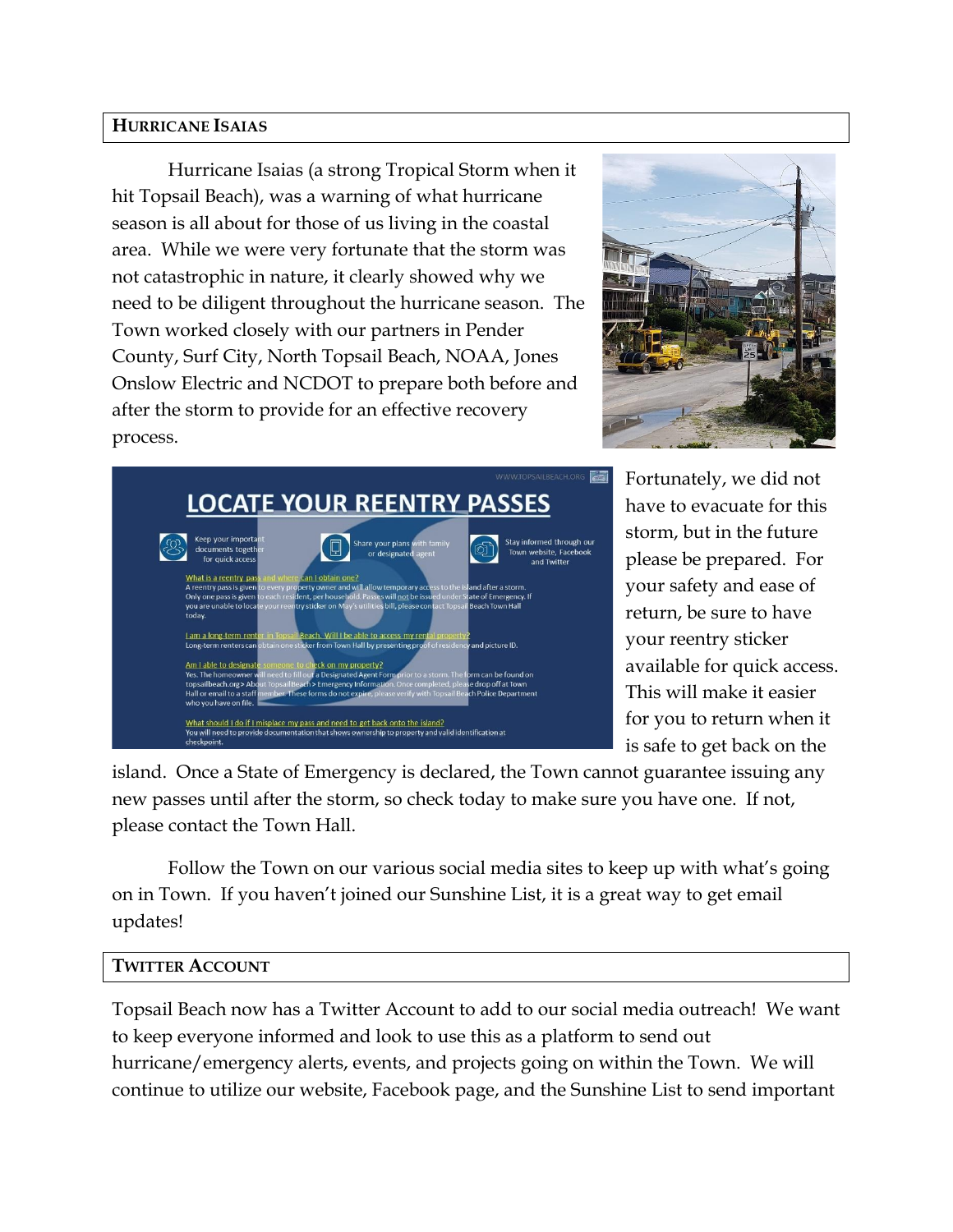information out to you. I would encourage you to subscribe to the Sunshine List if you haven't already to get email alerts to keep you up-to-date.

You can find us at @TownofTopsail. Let us know what you think and be sure to follow us!

#### **BEACH SAFETY**

Enjoy these remaining lazy days of summer, but while you're att it, make sure you stay safe and follow these few tips.

#### **Look out for sea creatures**

Coming in contact with a shark at the beach à la *Jaws* is pretty rare, but jellyfish and stingrays are a different story. Don't touch—or even follow—one if you see any in the water; even a dead jellyfish can still sting you. Shuffle your feet in the water to avoid stepping on an unsuspecting critter. If anyone in your party gets stung seek medical attention right away. The Mayo Clinic also suggests these steps [https://www.mayoclinic.org/diseases-conditions/jellyfish-stings/diagnosis](https://www.mayoclinic.org/diseases-conditions/jellyfish-stings/diagnosis-treatment/drc-20353290)[treatment/drc-20353290.](https://www.mayoclinic.org/diseases-conditions/jellyfish-stings/diagnosis-treatment/drc-20353290)

#### **Read the safety signs**

Safety beach signs are there for a reason—to inform and keep you safe. Read these signs before entering the beach, so you know of any warnings or dangers. It takes just a few seconds to browse the signs for any information you might need.

#### **Know your family's swimming strengths and skill levels**

Swimming in the ocean requires more strength and skill than swimming in a pool (which is why it burns so many calories). So-so swimmers may struggle when confronted with waves and currents, so unless you feel confident that you or a member of your family can handle the surf, stick to the shoreline. Swimming is great exercise, too, just make sure you know the risks. Life jackets for young kids is always a good idea.

#### **Hydrate, hydrate, hydrate**

If you're not drinking enough water and not getting enough shade during a day in the hot sun, you're putting yourself at risk of heat stroke. Know the symptoms: nausea; headache; confusion; a rapid heartbeat; and hot, bright red skin. Your dog is equally at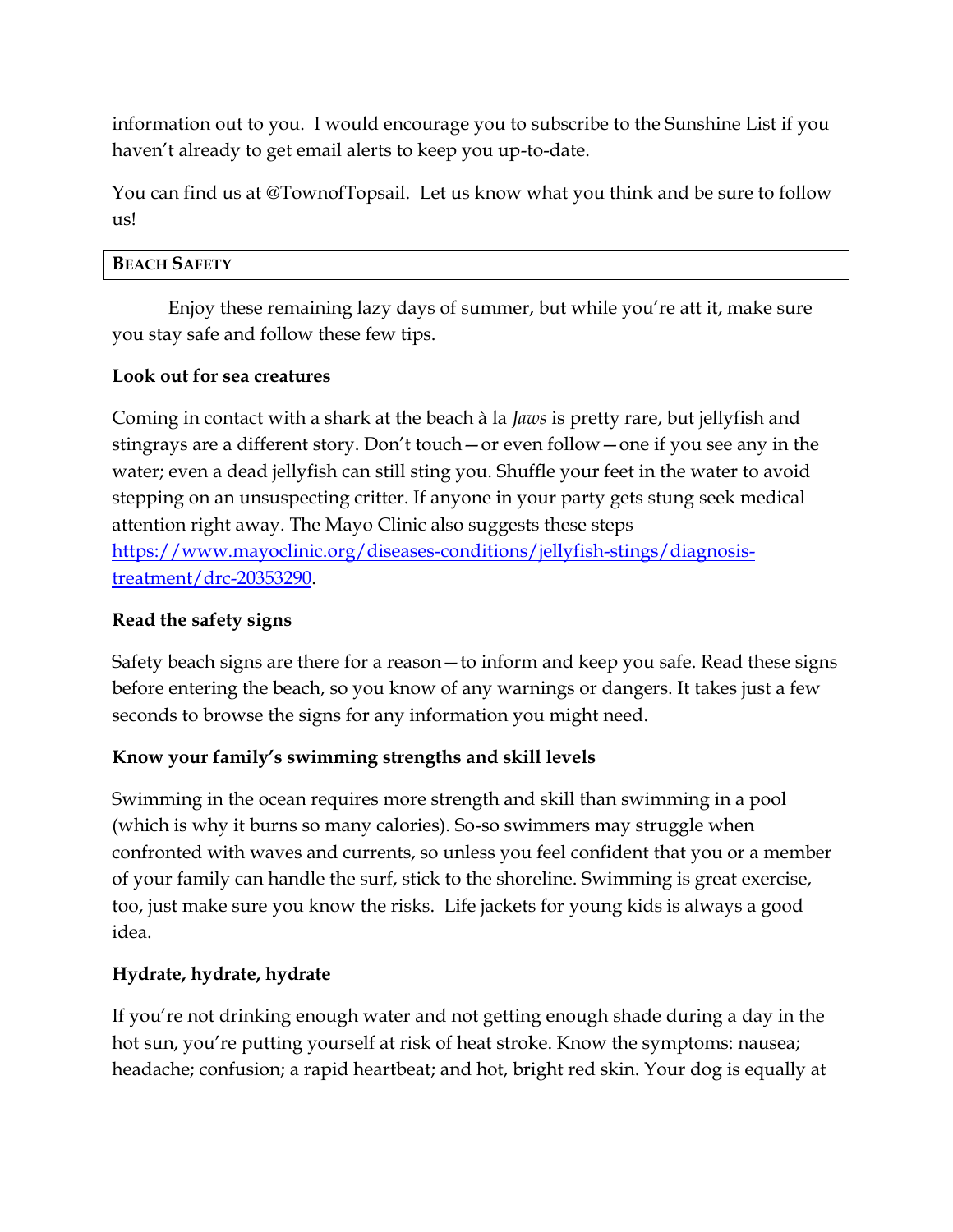risk, so make sure he doesn't get overheated either. Dehydration is one of the very real dangers of summer.

#### **BEACH SWEEP**



Thanks to everyone that helped out with Beach Sweep 2020! We had a great turnout as everyone worked hard to make our special beach even more spectacular.

## **POLICE**

#### **ACTIVITY LOG EVENT SUMMARY JULY 2020**

| <b>ARREST MADE</b>                | 3             | <b>ASSIST TO FIRE/RESCUE</b>         | 3              |
|-----------------------------------|---------------|--------------------------------------|----------------|
| <b>ALARM CALL</b>                 |               | <b>CALL FOR SERVICE</b>              | 56             |
| <b>BEACH PATROL</b>               | 4             | <b>BEACH WHEELCHAIR</b>              | $\overline{2}$ |
| <b>CIVIL CITATION</b>             | 32            | <b>BOAT RELATED CALL</b>             | 2              |
| <b>DEATH</b>                      |               | <b>DISTURBANCE CALL</b>              | 5              |
| <b>DOG RELATED CALL</b>           | 7             | <b>LARCENY REPORT</b>                | 1              |
| <b>MESSAGE DELIVERED</b>          | $\mathbf{0}$  | <b>MISSING PERSON</b>                |                |
| <b>OPEN DOOR FOUND</b>            | $\mathbf{2}$  | PARKING COMPLAINT                    | 18             |
| PROPERTY DAMAGE                   | $\mathcal{P}$ | <b>SURFING VIOLATION</b>             |                |
| <b>SCHOOL ATTENDED</b>            | 2             | <b>SECURITY/BUSINESS CHECK</b>       | 202            |
| <b>SPECIAL WORK</b>               | 69            | <b>STATE CITATION ISSUED</b>         | 39             |
| <b>SUSPICIOUS PERSON</b>          | 12            | <b>SUSPICIOUS / UNLOCKED VEHICLE</b> | 13             |
| <b>TRAFFIC ACCIDENT</b>           |               | <b>TRESPASS CALL</b>                 | 5              |
| <b>TOPSAIL ASSISTED SURF CITY</b> |               | <b>WARNING CITATION ISSUED</b>       | 79             |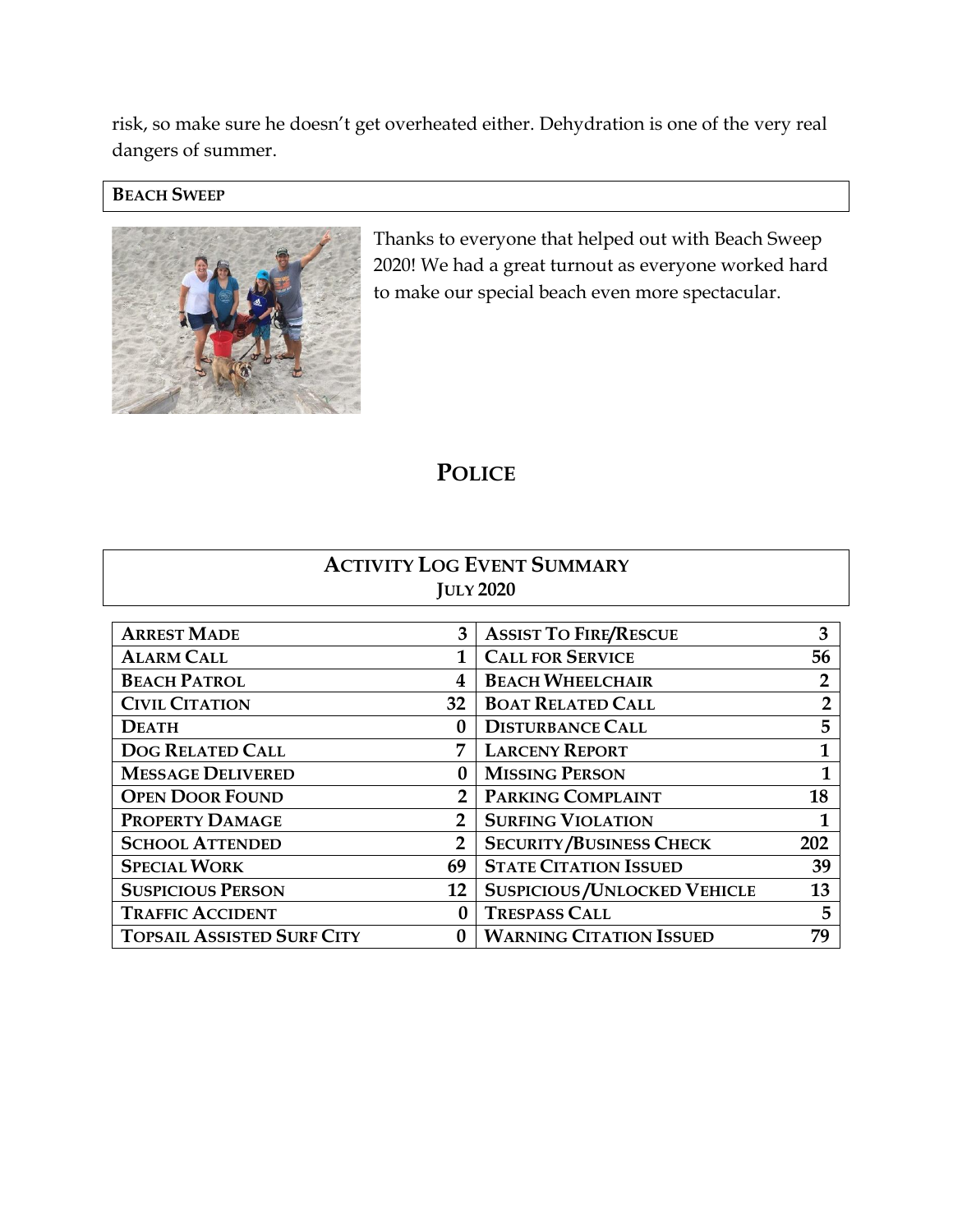## **PUBLIC WORKS**

#### **WATER USAGE**

Below is a look at the average daily water usage for July 2020, and a comparison of the data to 2019. This July the distribution for the water system was a total of 13,126,420 gallons of water for an average of 423,433 gallons a day, an increase of 30,879 gpd over the same period last year (392,554).

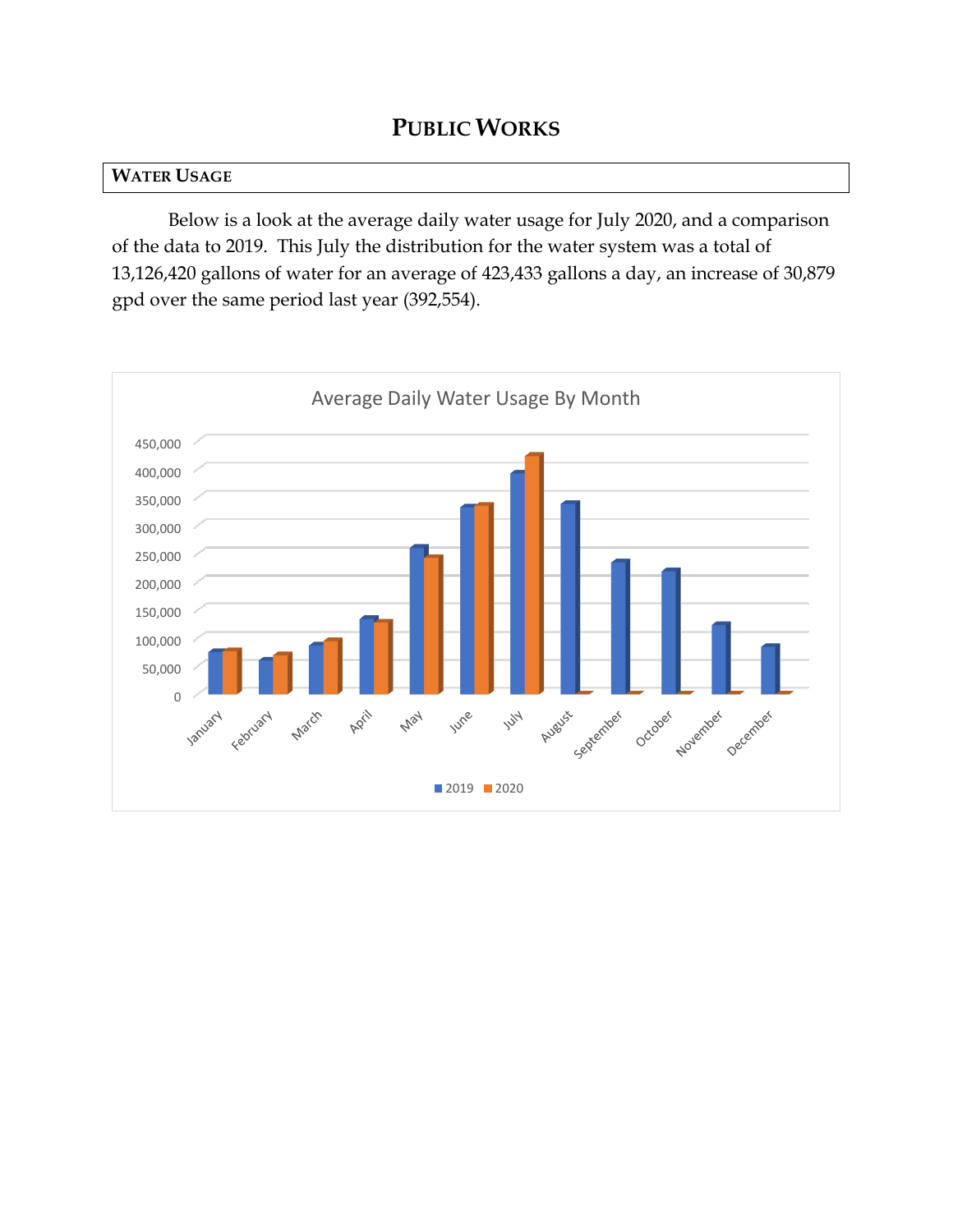# **COMMUNITY DEVELOPMENT**

#### **PLANNING AND ZONING**

The Planning Board met on July 22, 2020 with the following actions taken:

- 1. Continued discussion of establishing rules of procedure for the Planning Board and direction to the Town Planner to prepare a proposed draft to incorporate comments by the Board.
- **2.** Held Planning Board Training workshop on July 22, 2020.

#### **PARKS AND RECREATION**

The Parks and Recreation Advisory Board met on July 1, 2020 with the following actions taken:

- 1. Held joint meeting with the Citizen Advisory Committee to discuss the public comments from citizens sent via emails.
- 2. Discussion of proposed regulations for the use of the pickle ball courts. Chairman Dillman stated that the pickle ball community did not support establishing regulations. The matter was tabled by general consent.
- 3. Following Hurricane Isaias, the fencing around the pickle ball courts were damaged.

#### **BUILDING PERMIT SUMMARY**

A total of 29 permits were issued at a valuation of \$434,650.00 with one substantial improvement/repair. Meter Base change outs and HVAC repairs remain the largest percentage of the permits.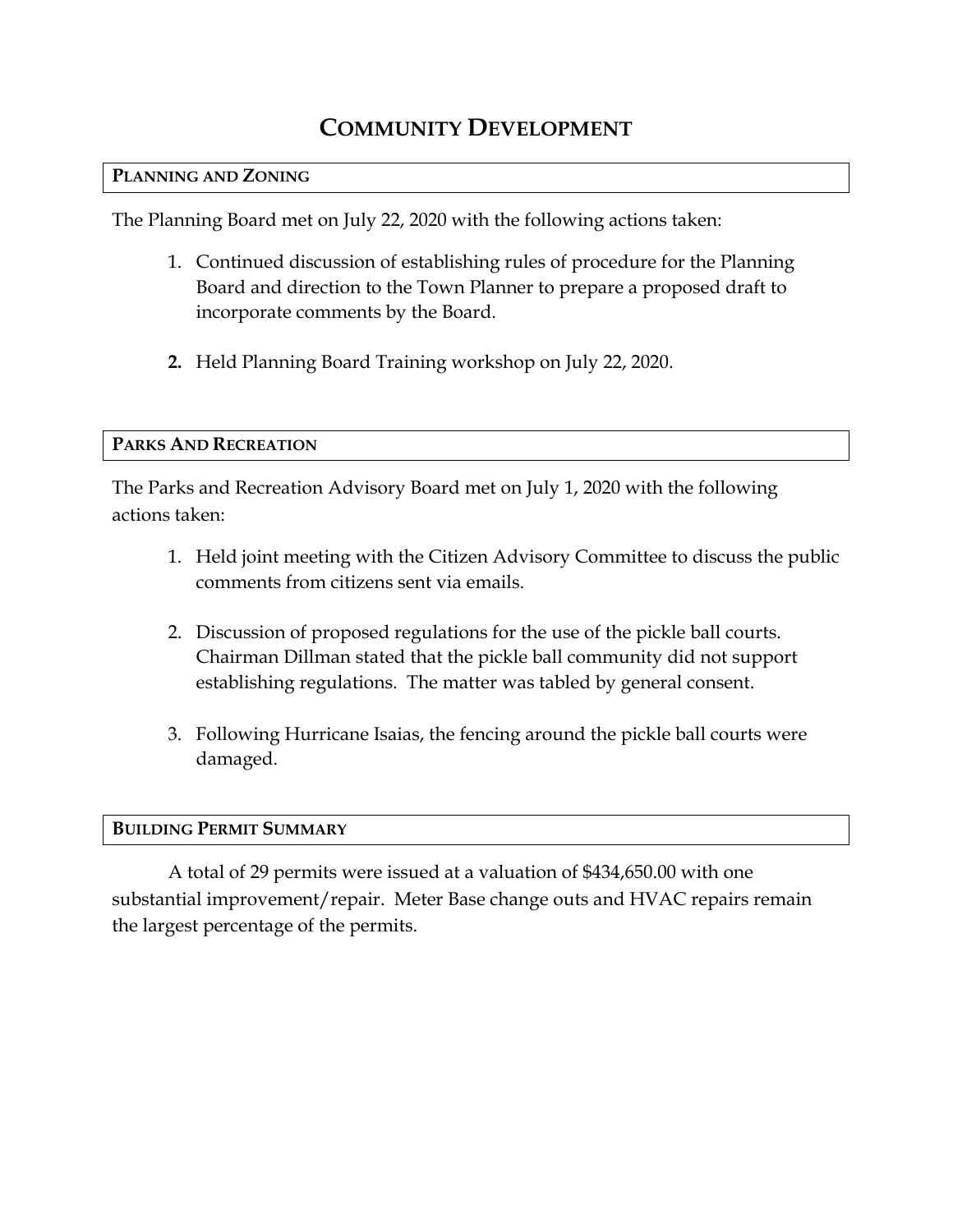# **JULY 2020 BUILDING PERMITS**

| PERMIT DESCRIPTION        | <b>NUMBER</b> | <b>VALUATION</b> | <b>PERMIT FEE</b> |
|---------------------------|---------------|------------------|-------------------|
| Docks/Decks/Seawalls/ACC  | 3             | \$27,800.00      | \$315.00          |
| Demolition                |               | \$20,000.00      | \$105.00          |
| <b>Electrical Repair</b>  | 8             | \$27,700.00      | \$495.00          |
| Elevator/Cargo Lift       |               | \$10,000.00      | \$55.00           |
| <b>Mechanical Repairs</b> | 9             | \$90,210.00      | \$495.00          |
| Res. Alteration/Addition  |               | \$10,000.00      | \$105.00          |
| Misc. Building Repair     | 3             | \$245,940.00     | \$1,401.00        |
| Septic Install/Repair     |               | \$3,000.00       | \$30.00           |
| Zoning Permit for Septic  |               | \$0.00           | \$30.00           |
| Zoning for Driveway       |               | \$0.00           | \$30.00           |
|                           | 29            | \$434,650.00     | \$3,061.00        |

**CENSUS 2020**



Key things to know about the 2020 Census:

- Every NC resident who responds brings back \$1,823 per year to our state.
- Census results are used to fund programs that impact schools, roads, emergency services, disaster and pandemic recovery, healthcare, childcare, senior care, food assistance, public transportation, economic development, housing programs and more.